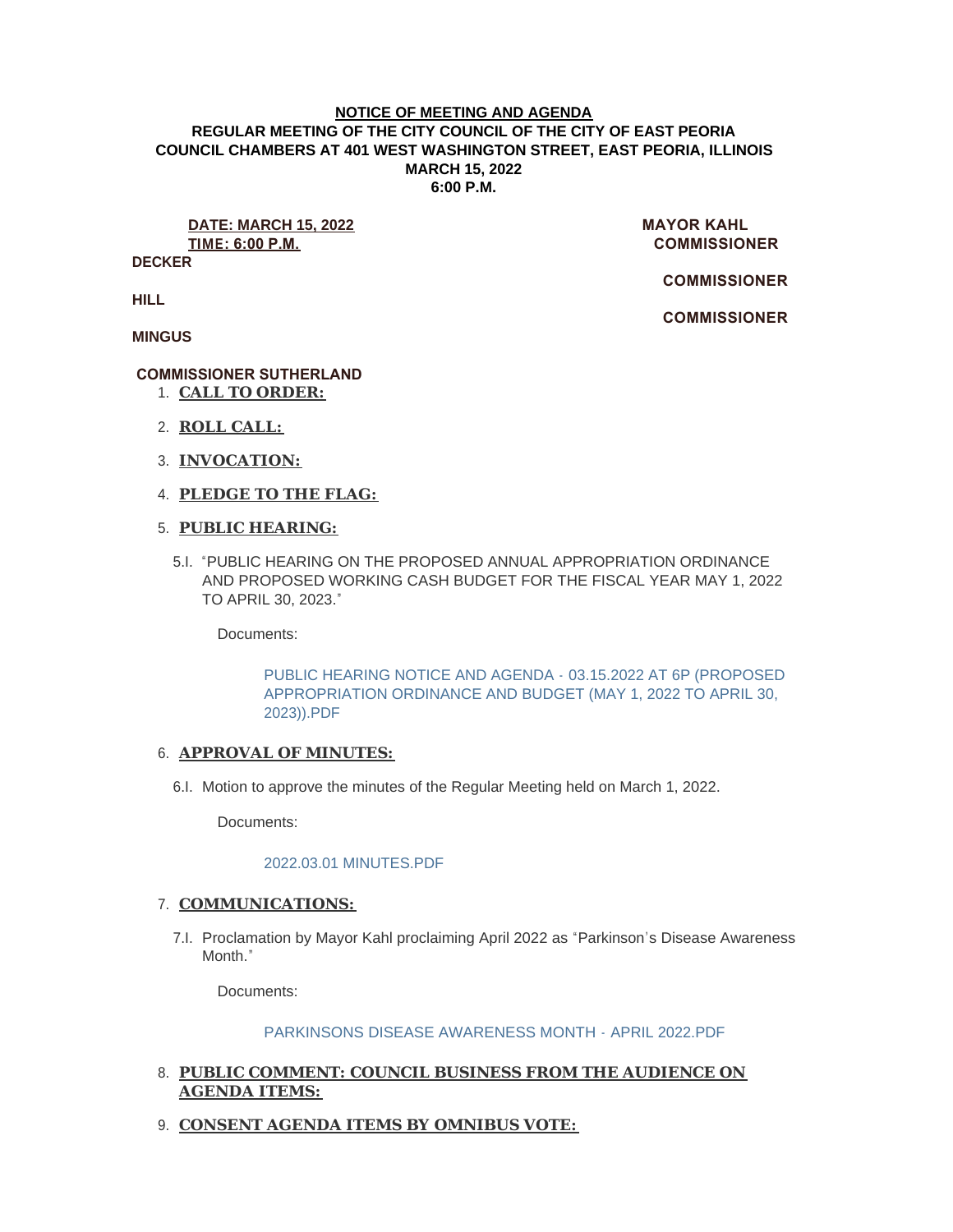(All matters listed under CONSENT AGENDA will be enacted by one motion and one roll call vote. There will not be separate discussion on these items. If discussion is desired by Members of the City Council, the item will be removed from the Consent Agenda and discussed immediately after approval of the Consent Agenda. Citizens desiring discussion on any item listed under the CONSENT AGENDA should contact a City Council Member and request that the item be removed for discussion.)

Motion to approve the Consent Agenda.

9.I. Item Number 1 - Adoption of Resolution Number 2122-124 - Resolution to Approve Payment of the Schedule of Bills Listed on Schedule Number 21 in the amount of \$2,535,796.99.

Documents:

### [RESOLUTION NUMBER 2122-124.PDF](https://www.cityofeastpeoria.com/AgendaCenter/ViewFile/Item/4218?fileID=29601)

9.II. Item Number 2 - Adoption of Ordinance Number 4632 on its Second Reading - (AN ORDINANCE AUTHORIZING AN AMENDMENT TO THE CONDITIONS IMPOSED ON THE SPECIAL USE PREVIOUSLY GRANTED FOR PROPERTY LOCATED AT 2354 WASHINGTON ROAD IN THE CITY OF EAST PEORIA) – (Amendment to the conditions imposed on the Special Use of the Property established by Ordinance Number 4549 regarding the number of vehicles parked and offered for sale on the Property zoned "B-3, Business Service District".)

Documents:

# [ORDINANCE NUMBER 4632 -](https://www.cityofeastpeoria.com/AgendaCenter/ViewFile/Item/4204?fileID=29579) SECOND READING.PDF

9.III. Item Number 3 - Adoption of Ordinance Number 4633 on its Second Reading - (AN ORDINANCE AUTHORIZING A SPECIAL USE FOR PROPERTY LOCATED AT 2200 CENTENNIAL DRIVE IN THE CITY OF EAST PEORIA, TAZEWELL COUNTY, ILLINOIS) – (Special Use to allow for placement and construction of an oversized accessory structure as to both size and height on the Property that has an exterior that is inconsistent with the exterior of the main residential structure on the Property zoned "C, Conservation and Residential Estate District".)

Documents:

## [ORDINANCE NUMBER 4633 -](https://www.cityofeastpeoria.com/AgendaCenter/ViewFile/Item/4205?fileID=29580) SECOND READING.PDF

9.IV. Item Number 4 - Adoption of Ordinance Number 4634 on its Second Reading - (AN ORDINANCE AUTHORIZING A SPECIAL USE FOR PROPERTY LOCATED AT 326 PARK AVENUE IN THE CITY OF EAST PEORIA, TAZEWELL COUNTY, ILLINOIS) – (Special Use to allow for a short-term rental on the Property zoned "R-2, One-Family Dwelling District".)

Documents:

## [ORDINANCE NUMBER 4634 -](https://www.cityofeastpeoria.com/AgendaCenter/ViewFile/Item/4206?fileID=29581) SECOND READING.PDF

9.V. Item Number 5 - Adoption of Ordinance Number 4637 on its Second Reading - (AN ORDINANCE AUTHORIZING A SPECIAL USE FOR PROPERTY LOCATED AT 814 SPRINGFIELD ROAD IN THE CITY OF EAST PEORIA, TAZEWELL COUNTY, ILLINOIS) – (Special use for a short-term rental use for the residential property zoned "R-1, One-Family Dwelling District".)

Documents: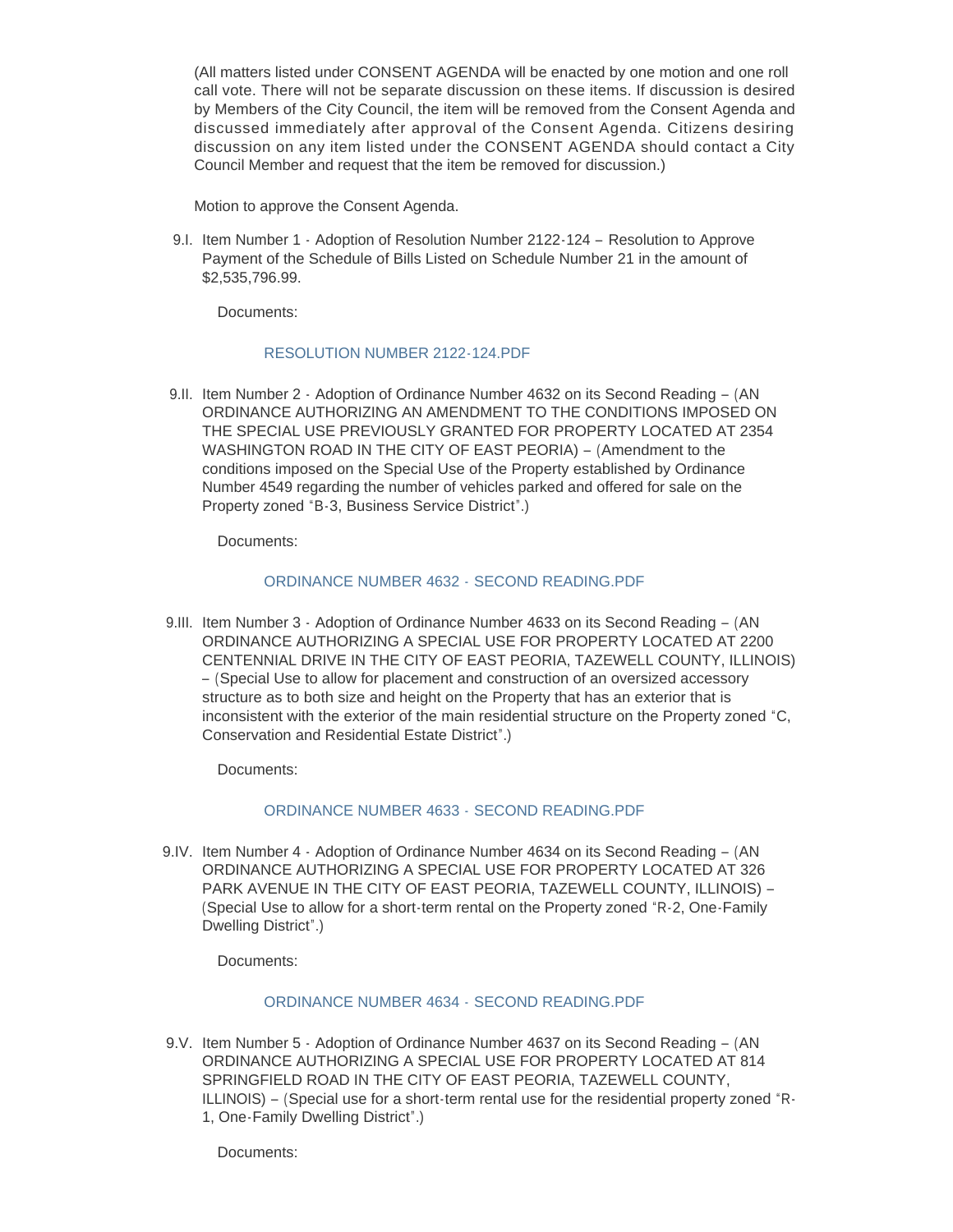## [ORDINANCE NUMBER 4637 -](https://www.cityofeastpeoria.com/AgendaCenter/ViewFile/Item/4207?fileID=29582) SECOND READING.PDF

9.VI. Item Number 6 - Adoption of Ordinance Number 4638 on its Second Reading - (AN ORDINANCE AUTHORIZING A SPECIAL USE FOR PROPERTY LOCATED AT 3414 MEADOW AVENUE IN THE CITY OF EAST PEORIA, TAZEWELL COUNTY, ILLINOIS) – (Special use to allow the siting of a motorcycle bodywork and repair shop on property zoned "B-3, Business Service District".)

Documents:

### [ORDINANCE NUMBER 4638 -](https://www.cityofeastpeoria.com/AgendaCenter/ViewFile/Item/4208?fileID=29583) SECOND READING.PDF

9. VII. Item Number 7 - Adoption of Ordinance Number 4636 on its Second Reading - (AN ORDINANCE AMENDING THE VIDEO GAMING REGULATIONS IN CHAPTER 21 OF TITLE 3 OF THE EAST PEORIA CITY CODE REGARDING THE FEE FOR REGISTRATION OF VIDEO GAMING TERMINALS)

Documents:

## [ORDINANCE NUMBER 4636 -](https://www.cityofeastpeoria.com/AgendaCenter/ViewFile/Item/4209?fileID=29584) SECOND READING.PDF

9. VIII. Item Number 8 - Adoption of Resolution Number 2122-115 on its Second Reading -Resolution Regarding the Third-Party Administrator and Pharmacy Benefits Manager for the City's Group Health Insurance Plan.

Documents:

### [RESOLUTION NUMBER 2122-115 -](https://www.cityofeastpeoria.com/AgendaCenter/ViewFile/Item/4210?fileID=29585) SECOND READING.PDF

9.IX. Item Number 9 - Adoption of Resolution Number 2122-116 on its Second Reading -Resolution approving an Agreement with Municode for Phased Recodification of the City Code.

Documents:

## [RESOLUTION NUMBER 2122-116 -](https://www.cityofeastpeoria.com/AgendaCenter/ViewFile/Item/4211?fileID=29586) SECOND READING.PDF

9.X. Item Number 10 - Adoption of Resolution Number 2122-117 on its Second Reading -Resolution approving the Eastport Marina Management Agreement between the City of East Peoria and Omega 9, LLC.

Documents:

## [RESOLUTION NUMBER 2122-117 -](https://www.cityofeastpeoria.com/AgendaCenter/ViewFile/Item/4212?fileID=29602) SECOND READING.PDF

9.XI. Item Number 11 - Adoption of Resolution Number 2122-110 on its Second Reading -Resolution allocating \$1,000,000 of Motor Fuel Tax Funds for the 2022 Street Maintenance Program and confirming and approving 2022 Engineering Extension Agreement with Patrick Meyer & Associates and associated rate of compensation for Engineering Services related to the 2022 Street Maintenance Program.

Documents:

## [RESOLUTION NUMBER 2122-110 - SECOND READING.PDF](https://www.cityofeastpeoria.com/AgendaCenter/ViewFile/Item/4213?fileID=29588)

9.XII. Item Number 12 - Adoption of Resolution Number 2122-112 on its Second Reading -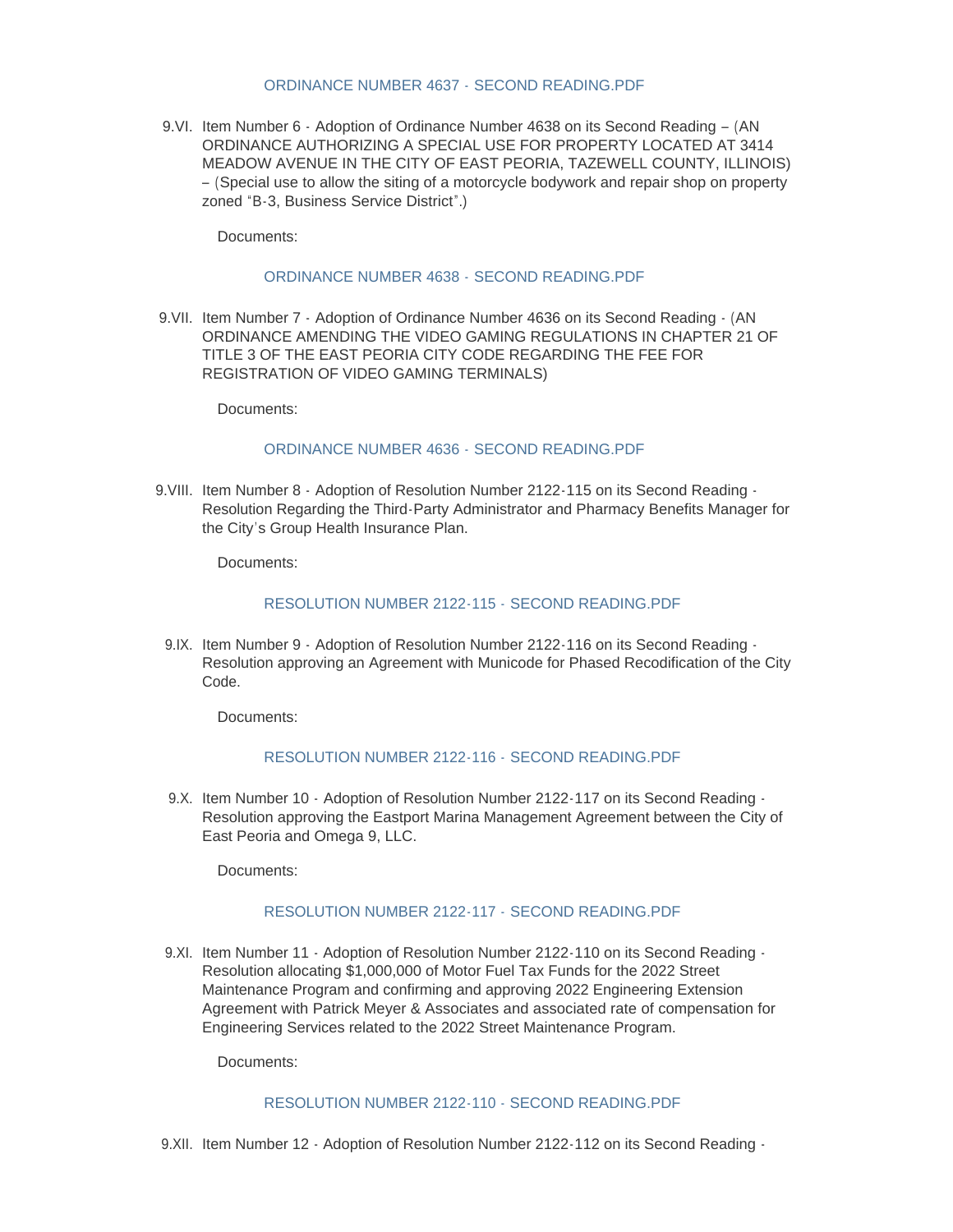Resolution approving Proposal from Electric Pump for the Cooper Park Lift Station Pump Replacement Project in the amount of \$77,335.

Documents:

### [RESOLUTION NUMBER 2122-112 - SECOND READING.PDF](https://www.cityofeastpeoria.com/AgendaCenter/ViewFile/Item/4214?fileID=29589)

9.XIII. Item Number 13 - Adoption of Resolution Number 2122-111 on its Second Reading -Resolution approving Updated Purchase of Additional Radios and Equipment for the Fire Department from Motorola Solutions and Supreme Radio Communications, Inc.

Documents:

### [RESOLUTION NUMBER 2122-111 -](https://www.cityofeastpeoria.com/AgendaCenter/ViewFile/Item/4215?fileID=29590) SECOND READING.PDF

9.XIV. Item Number 14 - Approval of Ordinance Number 4635 - (AN ORDINANCE AMENDING TITLE 10, CHAPTER 1, SECTION 1.4 OF THE EAST PEORIA CITY CODE AND RELATED CODE PROVISIONS PERTAINING TO PENALTIES FOR ORDINANCE VIOLATION CASES.)

Documents:

### [ORDINANCE NUMBER 4635 -](https://www.cityofeastpeoria.com/AgendaCenter/ViewFile/Item/4216?fileID=29591) SECOND READING.PDF

## 10. ITEMS REMOVED FROM CONSENT AGENDA:

#### 11. **COMMISSIONER HILL:**

11.I. Approval of Ordinance Number 4639 - (ANNUAL APPROPRIATION ORDINANCE FOR THE CITY OF EAST PEORIA, ILLINOIS FOR THE FISCAL YEAR FROM THE FIRST DAY OF MAY A.D. 2022 TO THE LAST DAY OF APRIL A.D. 2023.) To be laid on the table for no less than one week for public inspection.

Documents:

## [ORDINANCE NUMBER 4639.PDF](https://www.cityofeastpeoria.com/AgendaCenter/ViewFile/Item/4219?fileID=29594)

11.II. Approval of Resolution Number 2122-120 - Resolution to approve the Working Cash Budget for the Fiscal Year from the first day of May A.D. 2022 to the last day of April A.D. 2023.

To be laid on the table for no less than one week for public inspection.

Documents:

## [RESOLUTION NUMBER 2122-120.PDF](https://www.cityofeastpeoria.com/AgendaCenter/ViewFile/Item/4220?fileID=29595)

11.III. Adoption of Resolution Number 2122-122 - Resolution Authorizing the Selling Process for City-Owned Surplus Real Estate at 112 Kennedy Court in the City of East Peoria.

Documents:

## [RESOLUTION NUMBER 2122-122.PDF](https://www.cityofeastpeoria.com/AgendaCenter/ViewFile/Item/4221?fileID=29596)

11.IV. Adoption of Resolution Number 2122-123 - Resolution Authorizing the Selling Process for City-Owned Surplus Real Estate at 307 Elmwood Street in the City of East Peoria.